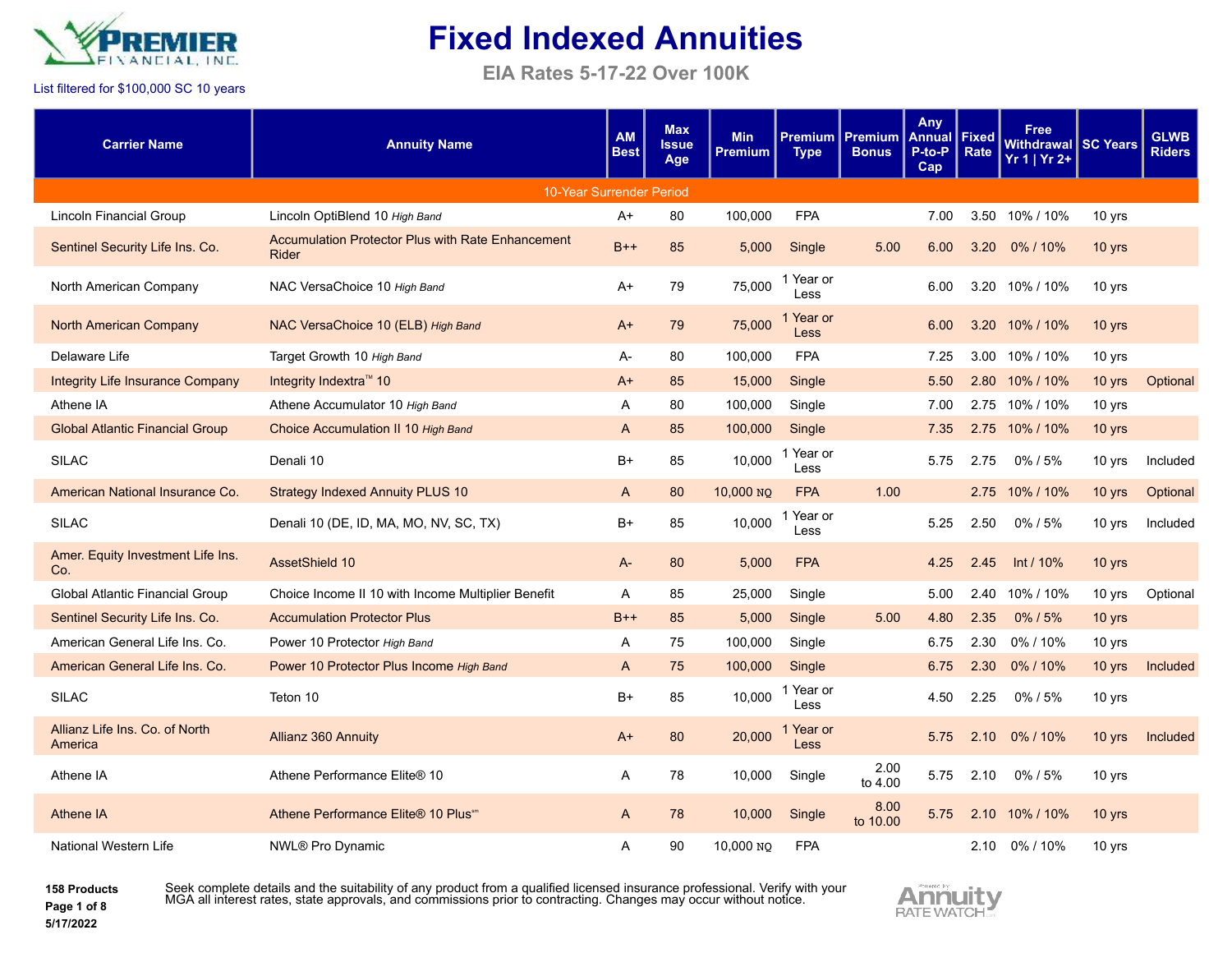

**EIA Rates 5-17-22 Over 100K**

| <b>Carrier Name</b>                       | <b>Annuity Name</b>                                | <b>AM</b><br><b>Best</b> | <b>Max</b><br><b>Issue</b><br>Age | <b>Min</b><br><b>Premium</b> | Premium l<br><b>Type</b> | Premium<br><b>Bonus</b> | <b>Any</b><br><b>Annual</b><br>P-to-P<br>Cap | Fixed<br>Rate     | <b>Free</b><br>Withdrawal SC Years<br>Yr 1   Yr 2+ |          | <b>GLWB</b><br><b>Riders</b> |
|-------------------------------------------|----------------------------------------------------|--------------------------|-----------------------------------|------------------------------|--------------------------|-------------------------|----------------------------------------------|-------------------|----------------------------------------------------|----------|------------------------------|
| American Life                             | <b>American Select 10</b>                          | $B++$                    | 85                                | 20,000                       | Single                   |                         | 5.00                                         | 2.00 <sub>1</sub> | 10% / 10%                                          | 10 yrs   |                              |
| Global Atlantic Financial Group           | Choice Income II 10 with Guaranteed Income Builder | A                        | 85                                | 25,000                       | Single                   |                         | 4.00                                         | 2.00              | 10% / 10%                                          | 10 yrs   | Optional                     |
| <b>SILAC</b>                              | Denali Bonus 10                                    | $B+$                     | 85                                | 10.000                       | 1 Year or<br>Less        | 3.50<br>to 7.00         | 4.00                                         | 2.00              | $0\%$ / 5%                                         | 10 yrs   | Included                     |
| The Standard                              | Index Select Annuity 10 High Band                  | A                        | 80                                | 100,000                      | Single                   |                         | 7.00                                         | 2.00              | 0%/10%                                             | 10 yrs   |                              |
| <b>The Standard</b>                       | Index Select Annuity 10 (Blue Series) High Band    | A                        | 80                                | 100,000                      | Single                   |                         | 6.75                                         | 2.00              | 0%/10%                                             | 10 yrs   |                              |
| Delaware Life                             | <b>Retirement Chapters 10</b>                      | А-                       | 80                                | 25,000                       | <b>FPA</b>               | 5.00                    | 4.25                                         | 2.00              | 0%/10%                                             | 10 yrs   |                              |
| <b>SILAC</b>                              | Teton 10*                                          | $B+$                     | 85                                | 10.000                       | 1 Year or<br><b>Less</b> |                         | 4.00                                         | 2.00              | 0%/5%                                              | 10 yrs   |                              |
| United Life Insurance Company             | WealthChoice 10                                    | А-                       | 80                                | 20,000                       | 1 Year or<br>Less        |                         | 4.00                                         | 2.00              | 0%/10%                                             | 10 yrs   | Optional                     |
| United Life Insurance Company             | <b>WealthChoice 10 with Premium Bonus</b>          | A-                       | 80                                | 20,000                       | 1 Year or<br>Less        | 5.00                    | 3.00                                         | 2.00              | 0%/10%                                             | 10 yrs   | Optional                     |
| Allianz Life Ins. Co. of North<br>America | Allianz Accumulation Advantage High Band           | A+                       | 80                                | 100,000                      | 1 Year or<br>Less        |                         | 3.75                                         | 1.75              | 0% / 10%                                           | 10 yrs   |                              |
| <b>SILAC</b>                              | Denali Bonus 10 (DE, ID, MA, MO, NV, SC, TX)       | $B+$                     | 85                                | 10,000                       | 1 Year or<br><b>Less</b> | 3.50<br>to 5.00         | 3.75                                         | 1.75              | 0%/5%                                              | 10 yrs   | Included                     |
| Global Atlantic Financial Group           | Income 150+ SE High Band                           | A                        | 85                                | 100,000                      | Single                   |                         | 3.00                                         |                   | 1.75 10% / 10%                                     | 10 yrs   | Optional                     |
| North American Company                    | Charter Plus 10 High Band                          | A+                       | 79                                | 75,000                       | <b>FPA</b>               | 8.00                    | 3.30                                         | 1.70              | 0%/10%                                             | 10 yrs   |                              |
| Athene IA                                 | Ascent Pro 10                                      | Α                        | 80                                | 10,000                       | Single                   |                         | 4.00                                         | 1.65              | 10% / 10%                                          | 10 yrs   | Optional                     |
| <b>National Western Life</b>              | <b>NWL IMPACT 10®</b>                              | A                        | 85                                | 5,000 NO                     | <b>FPA</b>               | 7.00                    |                                              | 1.65              | 0%/10%                                             | 10 yrs   | Optional                     |
| Delaware Life                             | Target Income 10 Mid Band                          | A-                       | 80                                | 100,000                      | <b>FPA</b>               |                         | 4.00                                         |                   | 1.65 10% / 10%                                     | 10 yrs   | Included                     |
| North American Company                    | Charter Plus 10 (State Variations) High Band       | $A+$                     | 79                                | 75,000                       | <b>FPA</b>               | 8.00                    | 3.00                                         |                   | 1.60 0%/10%                                        | 10 yrs   |                              |
| Athene IA                                 | Agility 10                                         | Α                        | 80                                | 10,000                       | Single                   |                         | 3.50                                         | 1.55              | 10% / 10%                                          | 10 yrs   | Included                     |
| Allianz Life Ins. Co. of North<br>America | <b>Allianz 222 Annuity</b>                         | A+                       | 80                                | 20,000                       | 1 Year or<br><b>Less</b> |                         | 3.40                                         | 1.50              | 0%/10%                                             | $10$ yrs | Included                     |
| Allianz Life Ins. Co. of North<br>America | <b>Allianz Benefit Control</b>                     | A+                       | 80                                | 20,000                       | FPA <sub>2</sub>         |                         |                                              | 1.50              | 0%/10%                                             | 10 yrs   | Optional                     |
| North American Company                    | <b>BenefitSolutions 10</b>                         | $A+$                     | 79                                | 20,000                       | Single                   |                         | 4.00                                         | 1.50              | 0%/5%                                              | 10 yrs   | Included                     |
| <b>Atlantic Coast Life</b>                | Income Navigator Annuity                           | B++                      | 80                                | 5.000                        | Single                   | 7.00                    | 2.50                                         | 1.50              | Int / 10%                                          | 10 yrs   |                              |
| Great American Life Ins. Co.              | <b>Safe Return</b>                                 | A+                       | 85                                | 25,000                       | 1 Year or<br>Less        |                         | 4.00                                         |                   | 1.50 10% / 10%                                     | 10 yrs   | Optional                     |

**158 Products Page 2 of 8 5/17/2022**

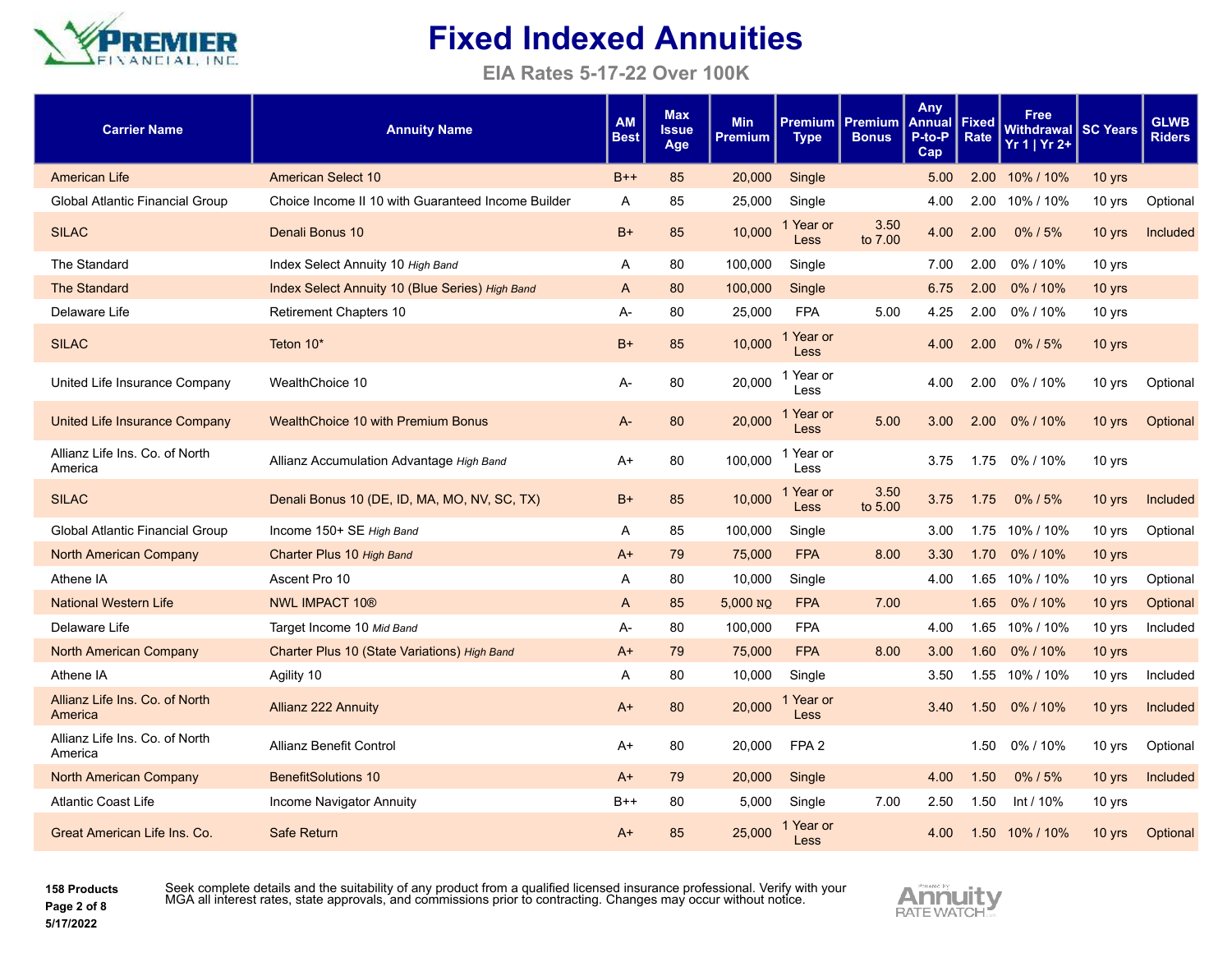

**EIA Rates 5-17-22 Over 100K**

| <b>Carrier Name</b>                      | <b>Annuity Name</b>                                                    | <b>AM</b><br><b>Best</b> | <b>Max</b><br><b>Issue</b><br>Age | <b>Min</b><br>Premium | Premium<br><b>Type</b>   | <b>Premium</b><br><b>Bonus</b> | Any<br>Annual<br>P-to-P<br>Cap | Fixed<br>Rate | Free<br><b>Withdrawal SC Years</b><br>$Yr 1   Yr 2+$ |          | <b>GLWB</b><br><b>Riders</b> |
|------------------------------------------|------------------------------------------------------------------------|--------------------------|-----------------------------------|-----------------------|--------------------------|--------------------------------|--------------------------------|---------------|------------------------------------------------------|----------|------------------------------|
| Sentinel Security Life Ins. Co.          | Summit Bonus Index                                                     | $B++$                    | 80                                | 10,000 NQ             | Single                   | 7.00                           | 2.50                           | 1.50          | Int / 10%                                            | 10 yrs   | Optional                     |
| <b>SILAC</b>                             | <b>Teton Bonus 10</b>                                                  | $B+$                     | 85                                | 10,000                | Year or<br>Less          | 6.00<br>to 8.00                | 3.00                           | 1.50          | 0% / 5%                                              | $10$ yrs |                              |
| <b>SILAC</b>                             | VEGA 10                                                                | B+                       | 85                                | 10,000                | 1 Year or<br>Less        |                                | 3.25                           | 1.50          | 0%/5%                                                | 10 yrs   | Included                     |
| <b>SILAC</b>                             | VEGA 10 (DE, ID, MO, NV, SC, TX)                                       | $B+$                     | 85                                | 10,000                | Year or<br><b>Less</b>   |                                | 2.75                           | 1.50          | 0% / 5%                                              | 10 yrs   | Included                     |
| American Life                            | American Select 10 Bonus                                               | $B++$                    | 85                                | 20,000                | Single                   | 7.00<br>to 10.00               | 3.50                           | 1.45          | 0%/5%                                                | 10 yrs   |                              |
| <b>American Life</b>                     | <b>American Select 10 Bonus Plus</b>                                   | $B++$                    | 85                                | 20,000                | Single                   | 13.00<br>to 16.00              | 3.50                           | 1.45          | 0%/10%                                               | 10 yrs   |                              |
| Athene IA                                | Ascent Pro 10 Bonus                                                    | Α                        | 80                                | 10,000                | Single                   | 3.00                           | 3.25                           | 1.40          | 10% / 10%                                            | 10 yrs   | Optional                     |
| Athene IA                                | Ascent Pro 10 Bonus (FL)                                               | A                        | 80                                | 10,000                | Single                   | 3.00                           | 3.25                           |               | 1.40 10% / 10%                                       | 10 yrs   | Optional                     |
| Athene IA                                | Ascent Pro 10 Bonus (State Variations)                                 | Α                        | 80                                | 10,000                | Single                   | 3.00                           | 3.25                           | 1.40          | 10% / 10%                                            | 10 yrs   | Optional                     |
| <b>North American Company</b>            | IncomeChoice 10 Low Band                                               | $A+$                     | 79                                | 20,000                | <b>FPA</b>               |                                | 3.25                           | 1.40          | 0% / 5%                                              | 10 yrs   | Included                     |
| <b>SILAC</b>                             | Teton Bonus 10*                                                        | $B+$                     | 85                                | 10,000                | 1 Year or<br>Less        | 6.00                           | 2.50                           | 1.25          | 0%/5%                                                | 10 yrs   |                              |
| <b>SILAC</b>                             | VEGA 10 (AK, UT)                                                       | $B+$                     | 85                                | 10,000                | 1 Year or<br><b>Less</b> |                                | 2.50                           | 1.25          | $0\%$ / 5%                                           | 10 yrs   | Included                     |
| <b>SILAC</b>                             | VEGA Bonus 10 (DE, ID, MO, NV, SC, TX)                                 | B+                       | 85                                | 10,000                | 1 Year or<br>Less        |                                | 2.25                           | 1.25          | $0\%$ / 5%                                           | 10 yrs   | Included                     |
| <b>SILAC</b>                             | <b>VEGA Bonus 10</b>                                                   | $B+$                     | 85                                | 10,000                | 1 Year or<br><b>Less</b> |                                | 2.50                           | 1.25          | $0\%$ / 5%                                           | $10$ yrs | Included                     |
| Protective Life                          | Protective Guaranteed Income Indexed Annuity High Band                 | A+                       | 79                                | 100,000               | 1 Year or<br>Less        |                                | 2.35                           | 1.20          | 10% / 10%                                            | 10 yrs   | Multiple                     |
| Amer. Equity Investment Life Ins.<br>Co. | IncomeShield 10                                                        | $A -$                    | 80                                | 5,000                 | <b>FPA</b>               | 7.00                           | 2.50                           | 1.10          | Int / $10\%$                                         | 10 yrs   |                              |
| <b>Atlantic Coast Life</b>               | Guaranteed Income Annuity 10 Legacy Benefit Rider                      | $B++$                    | 85                                | 5,000                 | Single                   | 3.00<br>to 10.00               |                                | 1.00          | 0%/10%                                               | 10 yrs   |                              |
| <b>Atlantic Coast Life</b>               | Guaranteed Income Annuity 10 with Accumulation Benefit<br><b>Rider</b> | $B++$                    | 85                                | 5.000                 | Year or<br><b>Less</b>   | 6.00<br>to 10.00               |                                | 1.00          | 0%/10%                                               | 10 yrs   | Included                     |
| Sentinel Security Life Ins. Co.          | Guaranteed Income Annuity 10 with Accumulation Benefit<br>Rider        | $B++$                    | 85                                | 5.000                 | Year or<br>Less          | 6.00<br>to 10.00               |                                | 1.00          | 0%/10%                                               | 10 yrs   | Included                     |

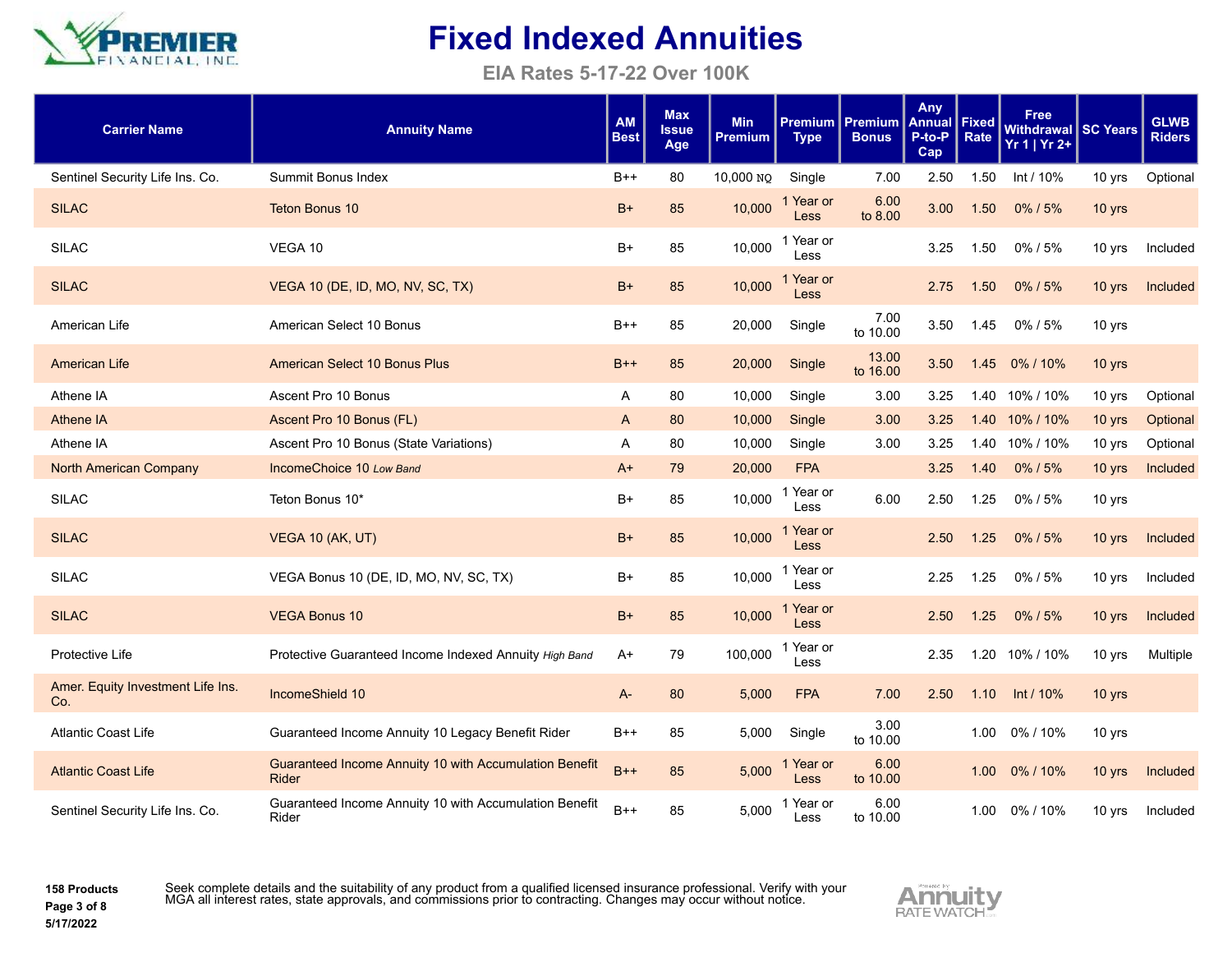

**EIA Rates 5-17-22 Over 100K**

| <b>Carrier Name</b>                       | <b>Annuity Name</b>                                                                           | <b>AM</b><br><b>Best</b> | <b>Max</b><br><b>Issue</b><br>Age | <b>Min</b><br><b>Premium</b> | <b>Type</b>              | <b>Premium   Premium</b><br><b>Bonus</b> | Any<br><b>Annual</b><br>P-to-P<br>Cap | Fixed<br>Rate     | Free<br>Withdrawal I SC Years<br>$Yr 1   Yr 2+$ |          | <b>GLWB</b><br><b>Riders</b> |
|-------------------------------------------|-----------------------------------------------------------------------------------------------|--------------------------|-----------------------------------|------------------------------|--------------------------|------------------------------------------|---------------------------------------|-------------------|-------------------------------------------------|----------|------------------------------|
| Sentinel Security Life Ins. Co.           | Guaranteed Income Annuity 10 with Guarantee Income<br><b>Withdrawal Benefit</b>               | $B++$                    | 85                                | 5,000                        | 1 Year or<br><b>Less</b> |                                          |                                       | 1.00              | 0%/10%                                          | 10 yrs   | Included                     |
| <b>Atlantic Coast Life</b>                | Guaranteed Income Annuity 10 with Guarantee Income<br><b>Withdrawal Benefit</b>               | $B++$                    | 85                                | 5,000                        | Year or<br>Less          |                                          |                                       | 1.00              | 0%/10%                                          | 10 yrs   | Included                     |
| Sentinel Security Life Ins. Co.           | Guaranteed Income Annuity 10 with Legacy Benefit Rider                                        | $B++$                    | 85                                | 5,000                        | Year or<br>Less          | 3.00<br>to 10.00                         |                                       | 1.00 <sub>1</sub> | $0\%$ / 10%                                     | 10 yrs   |                              |
| Amer. Equity Investment Life Ins.<br>Co.  | IncomeShield 10 with a LIBR                                                                   | А-                       | 80                                | 5,000                        | <b>FPA</b>               | 7.00                                     | 2.25                                  | 1.00              | Int / 10%                                       | 10 yrs   | Included                     |
| <b>SILAC</b>                              | VEGA Bonus 10 (AK, UT)                                                                        | $B+$                     | 85                                | 10,000                       | Year or<br>Less          |                                          | 2.25                                  | 1.00              | $0\%$ / 5%                                      | $10$ yrs | Included                     |
| Nationwide Life Insurance Co.             | New Heights Select 10                                                                         | A+                       | 100                               | 25,000                       | Single                   |                                          |                                       |                   | 0%/7%                                           | 10 yrs   | Optional                     |
| Nationwide Life Insurance Co.             | New Heights Select 10<br>AK, CT, IA, IN, MO, MS, NJ, NV, OH, OK, PA, RI, SC, TX, UT, WA       | $A+$                     | 100                               | 25,000                       | Single                   |                                          |                                       |                   | 0%/7%                                           | $10$ yrs | Optional                     |
|                                           | 9-Year Surrender Period                                                                       |                          |                                   |                              |                          |                                          |                                       |                   |                                                 |          |                              |
| National Western Life                     | NWL Ultra Future <sup>®</sup> - State Variation                                               | A                        | 85                                | 5,000 NO                     | <b>FPA</b>               | 2.00                                     |                                       | 1.65              | 10% / 10%                                       | 9 yrs    | Optional                     |
| <b>National Western Life</b>              | <b>NWL Ultra Value®</b>                                                                       | A                        | 85                                | 5,000 NO                     | <b>FPA</b>               | 2.00                                     |                                       | 1.65              | 10% / 10%                                       | 9 yrs    | Optional                     |
| Nationwide Life Insurance Co.             | New Heights Select 9                                                                          | A+                       | 100                               | 25,000                       | Single                   |                                          |                                       |                   | 0%/7%                                           | 9 yrs    | Optional                     |
| Nationwide Life Insurance Co.             | <b>New Heights Select 9</b><br>AK, CT, IA, MN, MO, MS, NJ, NV, OH, OK, OR, PA, SC, TX, UT, WA | A+                       | 100                               | 25,000                       | Single                   |                                          |                                       |                   | 0%/7%                                           | 9 yrs    | Optional                     |
| Nationwide Life Insurance Co.             | New Heights Select 9 CA, DE                                                                   | A+                       | 100                               | 25,000                       | Single                   |                                          |                                       |                   | 0%/7%                                           | 9 yrs    |                              |
| Nationwide Life Insurance Co.             | New Heights Select 9 CA, DE w/ High Point 365 Select<br>Lifetime Income                       | $A+$                     | 100                               | 25,000                       | Single                   |                                          |                                       |                   | $0\%$ / $7\%$                                   | 9 yrs    | Optional                     |
|                                           | 8-Year Surrender Period                                                                       |                          |                                   |                              |                          |                                          |                                       |                   |                                                 |          |                              |
| North American Company                    | Performance Choice 8                                                                          | A+                       | 85                                | 20,000                       | <b>FPA</b>               |                                          | 4.25                                  | 2.50              | 0%/10%                                          | 8 yrs    |                              |
| <b>National Western Life</b>              | <b>NWL IMPACT</b>                                                                             | A                        | 85                                | 5,000 NQ                     | <b>FPA</b>               | 5.00                                     |                                       | 2.00              | 0%/10%                                          | 8 yrs    | Optional                     |
| Nationwide Life Insurance Co.             | New Heights Select 8                                                                          | $A+$                     | 99                                | 10,000                       | Single                   |                                          |                                       |                   | 0%/7%                                           | 8 yrs    | Optional                     |
|                                           | 7-Year Surrender Period                                                                       |                          |                                   |                              |                          |                                          |                                       |                   |                                                 |          |                              |
| <b>Lincoln Financial Group</b>            | Lincoln OptiBlend 7 High Band                                                                 | $A+$                     | 85                                | 100,000                      | <b>FPA</b>               |                                          | 7.00                                  |                   | 3.50 10% / 10%                                  | 7 yrs    |                              |
| Delaware Life                             | Growth Pathway 7 High Band                                                                    | A-                       | 80                                | 100,000                      | <b>FPA</b>               |                                          | 7.50                                  | 3.35              | 10% / 10%                                       | 7 yrs    |                              |
| Allianz Life Ins. Co. of North<br>America | <b>Retirement Foundation ADV</b>                                                              | $A+$                     | 80                                | 10,000                       | FPA <sub>3</sub>         |                                          | 10.25                                 | 3.10              | 0%/10%                                          | 7 yrs    | Included                     |
| Great American Life Ins. Co.              | American Legend 7 High Band                                                                   | A+                       | 85                                | 100,000                      | <b>FPA</b>               |                                          | 8.60                                  |                   | 3.00 10% / 10%                                  | 7 yrs    | Optional                     |

**158 Products Page 4 of 8 5/17/2022**

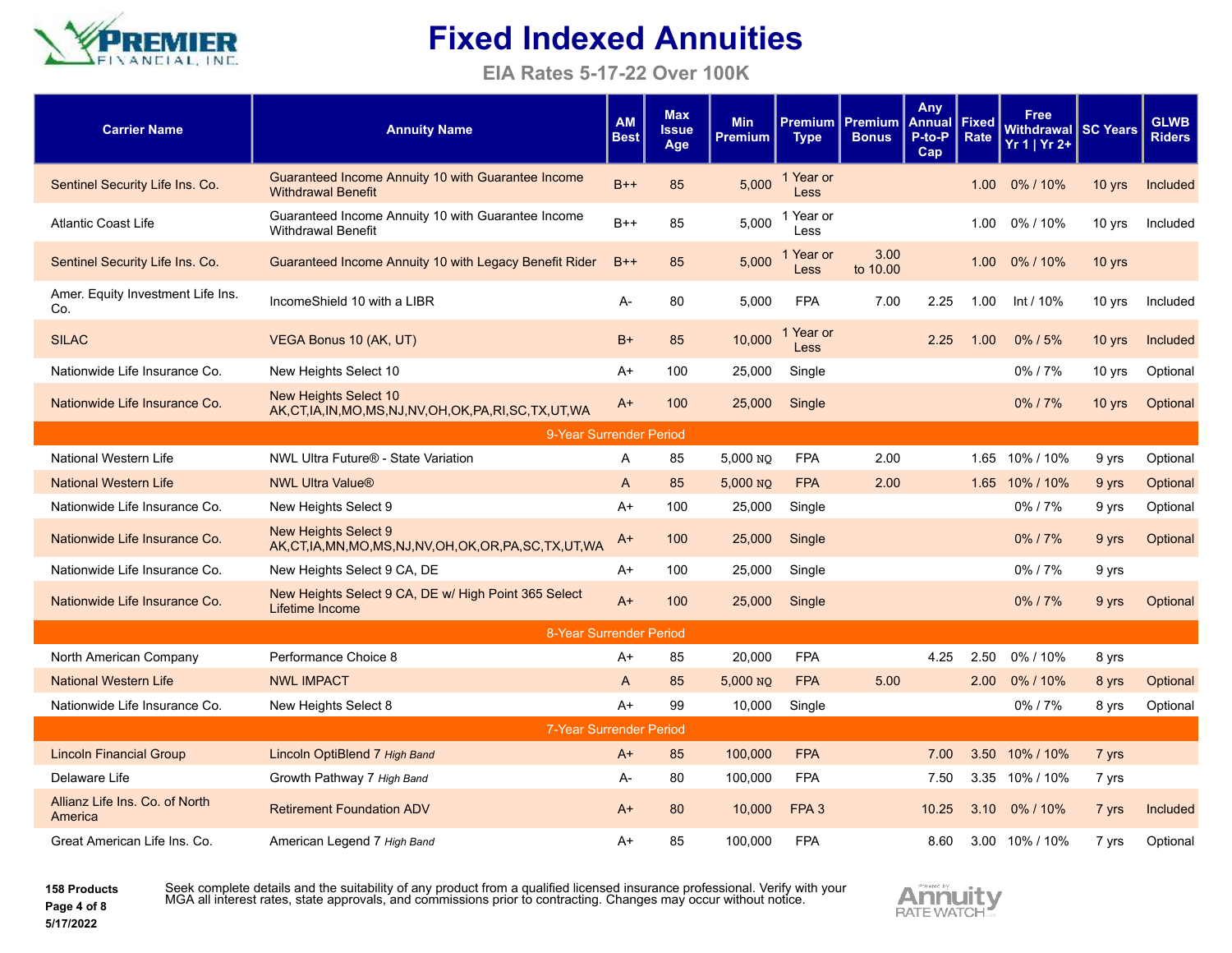

**EIA Rates 5-17-22 Over 100K**

| <b>Carrier Name</b>                       | <b>Annuity Name</b>                               | <b>AM</b><br><b>Best</b> | <b>Max</b><br>Issue<br>Age | <b>Min</b><br><b>Premium</b> | <b>Premium</b><br><b>Type</b> | <b>Premium</b><br><b>Bonus</b> | Any<br>Annual<br>P-to-P<br>Cap | Fixed<br>Rate | <b>Free</b><br>Withdrawal SC Years<br>$Yr 1   Yr 2+$ |       | <b>GLWB</b><br><b>Riders</b> |
|-------------------------------------------|---------------------------------------------------|--------------------------|----------------------------|------------------------------|-------------------------------|--------------------------------|--------------------------------|---------------|------------------------------------------------------|-------|------------------------------|
| Nationwide Life Insurance Co.             | Nationwide Summit MVA High Band                   | A+                       | 100                        | 100,000                      | Single                        |                                | 10.00                          |               | 3.00 10% / 10%                                       | 7 yrs |                              |
| Allianz Life Ins. Co. of North<br>America | Allianz Core Income 7 Annuity                     | A+                       | 80                         | 10,000                       | 1 Year or<br>Less             |                                | 8.25                           | 2.80          | 0% / 10%                                             | 7 yrs | Included                     |
| <b>Integrity Life Insurance Company</b>   | Integrity Indextra™ 7                             | $A+$                     | 85                         | 15,000                       | Single                        |                                | 5.50                           |               | 2.80 10% / 10%                                       | 7 yrs | Optional                     |
| Global Atlantic Financial Group           | Choice Accumulation II 7 High Band                | A                        | 85                         | 100,000                      | Single                        |                                | 7.35                           |               | 2.75 10% / 10%                                       | 7 yrs |                              |
| Nationwide Life Insurance Co.             | Nationwide Peak 7 MVA High Band                   | $A+$                     | 100                        | 100,000                      | Single                        |                                | 10.00                          |               | 2.75 10% / 10%                                       | 7 yrs |                              |
| Nationwide Life Insurance Co.             | Nationwide Summit High Band                       | A+                       | 100                        | 100,000                      | Single                        |                                | 9.50                           |               | 2.75 10% / 10%                                       | 7 yrs |                              |
| <b>Athene IA</b>                          | Athene Accumulator 7 High Band                    | $\mathsf{A}$             | 83                         | 100,000                      | Single                        |                                | 6.75                           |               | 2.65 10% / 10%                                       | 7 yrs |                              |
| Athene IA                                 | Athene Protector 7 *ROP for FEE*                  | A                        | 83                         | 10,000                       | Single                        |                                | 6.75                           |               | 2.65 10% / 10%                                       | 7 yrs |                              |
| <b>Delaware Life</b>                      | Retirement Stages 7 *ROP for FEE*                 | $A -$                    | 80                         | 10,000                       | <b>FPA</b>                    |                                | 6.75                           | 2.65          | 0%/10%                                               | 7 yrs |                              |
| American National Insurance Co.           | Strategy Indexed Annuity PLUS 7                   | A                        | 80                         | 10,000 NO                    | <b>FPA</b>                    |                                |                                |               | 2.65 10% / 10%                                       | 7 yrs | Optional                     |
| <b>SILAC</b>                              | Denali <sub>7</sub>                               | $B+$                     | 90                         | 10,000                       | 1 Year or<br><b>Less</b>      |                                | 5.50                           | 2.50          | 0%/5%                                                | 7 yrs | Included                     |
| Nationwide Life Insurance Co.             | Nationwide Peak 7 High Band                       | A+                       | 100                        | 100,000                      | Single                        |                                | 9.50                           |               | 2.50 10% / 10%                                       | 7 yrs |                              |
| Great American Life Ins. Co.              | <b>Premier Income Bonus Low Band</b>              | $A+$                     | 85                         | 10,000                       | 1 Year or<br>Less             |                                | 6.75                           |               | 2.45 10% / 10%                                       | 7 yrs | Included                     |
| Global Atlantic Financial Group           | Choice Income II 7 with Income Multiplier Benefit | A                        | 85                         | 25,000                       | Single                        |                                | 5.00                           |               | 2.40 10% / 10%                                       | 7 yrs | Optional                     |
| Amer. Equity Investment Life Ins.<br>Co.  | <b>AssetShield 7</b>                              | A-                       | 85                         | 5,000                        | <b>FPA</b>                    |                                | 4.00                           | 2.35          | Int / 10%                                            | 7 yrs |                              |
| Great American Life Ins. Co.              | American Legend III                               | A+                       | 85                         | 10,000                       | <b>FPA</b>                    |                                | 7.00                           | 2.25          | 10% / 10%                                            | 7 yrs | Optional                     |
| American General Life Ins. Co.            | Power 7 Protector High Band                       | A                        | 85                         | 100,000                      | Single                        |                                | 6.60                           | 2.25          | 0%/10%                                               | 7 yrs |                              |
| American General Life Ins. Co.            | Power 7 Protector Plus Income High Band           | Α                        | 80                         | 100,000                      | Single                        |                                | 6.60                           | 2.25          | 0% / 10%                                             | 7 yrs | Included                     |
| Athene IA                                 | Athene Performance Elite® 7                       | A                        | 83                         | 10,000                       | Single                        |                                | 5.75                           |               | 2.10 10% / 10%                                       | 7 yrs |                              |
| Athene IA                                 | Athene Performance Elite® 7 Plus <sup>sm</sup>    | A                        | 83                         | 10,000                       | Single                        | 5.00<br>to 6.00                | 5.75                           | 2.10          | 10% / 10%                                            | 7 yrs |                              |
| <b>National Western Life</b>              | <b>NWL® Core Dynamic</b>                          | A                        | 90                         | 10,000 NO                    | <b>FPA</b>                    |                                |                                | 2.10          | 0%/10%                                               | 7 yrs |                              |
| Global Atlantic Financial Group           | Choice Income II 7 with Guaranteed Income Builder | Α                        | 85                         | 25,000                       | Single                        |                                | 4.00                           |               | 2.00 10% / 10%                                       | 7 yrs | Optional                     |
| <b>SILAC</b>                              | Denali 7 (DE, ID, MA, MO, NV, SC, TX)             | $B+$                     | 90                         | 10,000                       | 1 Year or<br><b>Less</b>      |                                | 4.50                           | 2.00          | $0\%$ / 5%                                           | 7 yrs | Included                     |
| The Standard                              | Index Select Annuity 7 High Band                  | Α                        | 90                         | 100,000                      | Single                        |                                | 7.00                           | 2.00          | 0%/10%                                               | 7 yrs |                              |
| <b>The Standard</b>                       | Index Select Annuity 7 (Blue Series) High Band    | A                        | 90                         | 100,000                      | Single                        |                                | 6.75                           |               | 2.00 0%/10%                                          | 7 yrs |                              |

**158 Products Page 5 of 8 5/17/2022**

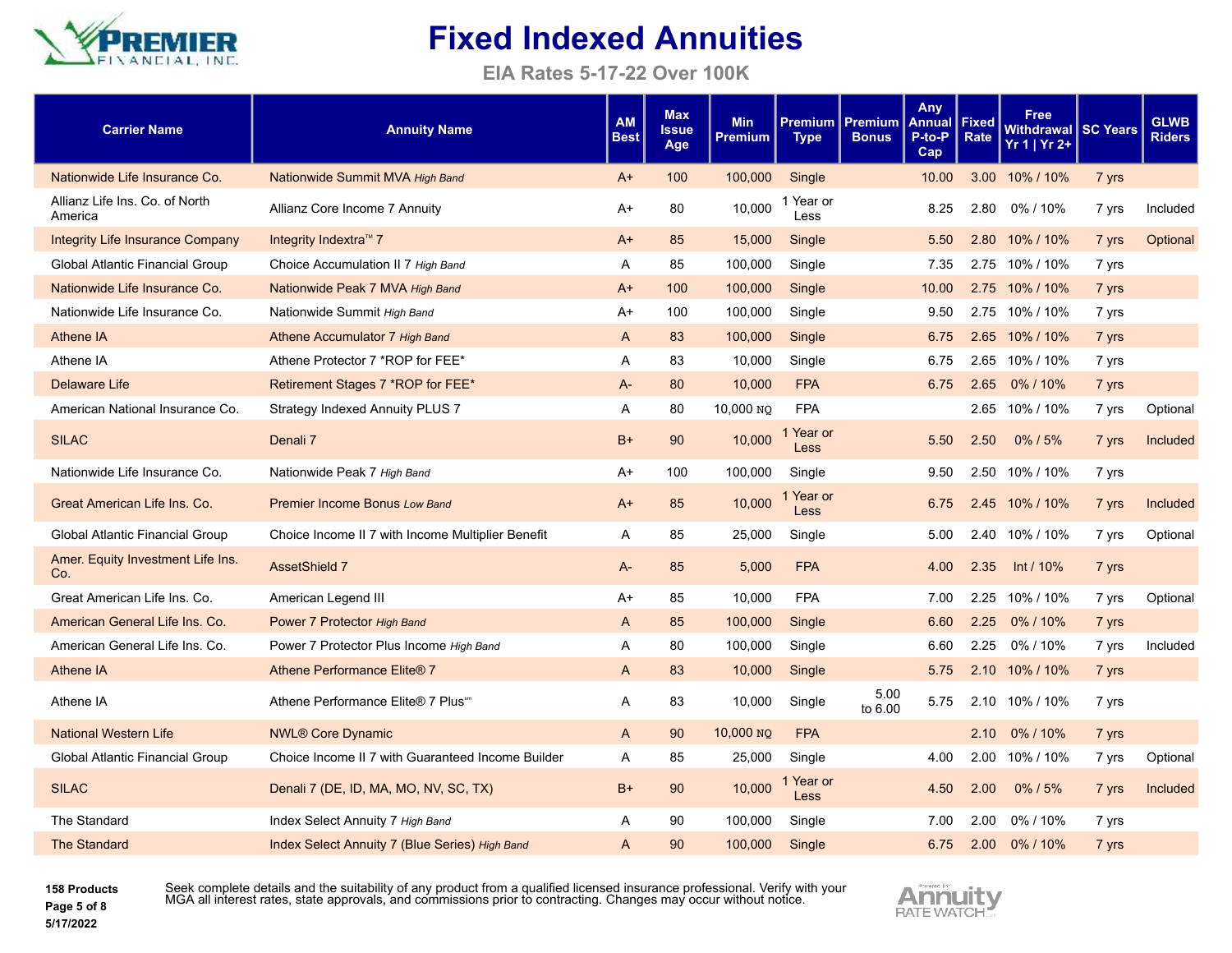

**EIA Rates 5-17-22 Over 100K**

| <b>Carrier Name</b>                      | <b>Annuity Name</b>                         | <b>AM</b><br><b>Best</b> | <b>Max</b><br><b>Issue</b><br>Age | <b>Min</b><br><b>Premium</b> | <b>Premium</b><br><b>Type</b> | <b>Premium</b><br><b>Bonus</b> | <b>Any</b><br>Annual<br>P-to-P<br>Cap | Fixed<br>Rate | <b>Free</b><br>Withdrawal SC Years<br>$Yr 1   Yr 2+$ |       | <b>GLWB</b><br><b>Riders</b> |
|------------------------------------------|---------------------------------------------|--------------------------|-----------------------------------|------------------------------|-------------------------------|--------------------------------|---------------------------------------|---------------|------------------------------------------------------|-------|------------------------------|
| National Western Life                    | <b>NWL IMPACT 7®</b>                        | A                        | 85                                | 5,000 NQ                     | <b>FPA</b>                    | 5.00                           |                                       | 2.00          | 0%/10%                                               | 7 yrs | Optional                     |
| <b>National Western Life</b>             | <b>NWL IMPACT 7S®</b>                       | $\mathsf{A}$             | 85                                | 5,000 NQ                     | <b>FPA</b>                    | 5.00                           |                                       | 2.00          | 0%/10%                                               | 7 yrs | Optional                     |
| <b>SBLI USA</b>                          | Safe Solution 7 High Band                   | A-                       | 85                                | 100,000                      | Single                        |                                | 4.00                                  |               | 2.00 10% / 10%                                       | 7 yrs |                              |
| <b>SILAC</b>                             | Teton 7                                     | $B+$                     | 90                                | 10,000                       | 1 Year or<br><b>Less</b>      |                                | 4.25                                  | 2.00          | 0%/5%                                                | 7 yrs |                              |
| United Life Insurance Company            | WealthChoice 7                              | A-                       | 90                                | 20,000                       | 1 Year or<br>Less             |                                | 6.00                                  | 2.00          | 10% / 10%                                            | 7 yrs | Optional                     |
| <b>Athene IA</b>                         | AccuMax 7 High Band                         | A                        | 83                                | 100,000                      | Single                        |                                |                                       |               | 1.95 10% / 10%                                       | 7 yrs |                              |
| <b>SILAC</b>                             | Denali Bonus 7                              | $B+$                     | 90                                | 10,000                       | 1 Year or<br>Less             | 2.50<br>to 5.00                | 3.50                                  | 1.75          | 0% / 5%                                              | 7 yrs |                              |
| <b>SILAC</b>                             | Teton 7 CA                                  | $B+$                     | 90                                | 10,000                       | 1 Year or<br>Less             |                                | 3.75                                  | 1.75          | 7% / 7%                                              | 7 yrs |                              |
| <b>SILAC</b>                             | Teton 7*                                    | $B+$                     | 90                                | 10,000                       | 1 Year or<br>Less             |                                | 4.00                                  | 1.75          | 0% / 5%                                              | 7 yrs |                              |
| Amer. Equity Investment Life Ins.<br>Co. | IncomeShield 7                              | A-                       | 80                                | 5,000                        | <b>FPA</b>                    |                                | 4.50                                  | 1.70          | Int $/ 10\%$                                         | 7 yrs | Included                     |
| Athene IA                                | Ascent Pro 7                                | A                        | 80                                | 10,000                       | Single                        |                                | 3.50                                  |               | 1.55 10% / 10%                                       | 7 yrs | Optional                     |
| <b>American Life</b>                     | <b>American Select 7</b>                    | $B++$                    | 85                                | 20,000                       | Single                        |                                | 4.00                                  | 1.50          | 10% / 10%                                            | 7 yrs |                              |
| <b>SILAC</b>                             | Denali Bonus 7 (DE, ID, MA, MO, NV, SC, TX) | B+                       | 90                                | 10,000                       | 1 Year or<br>Less             | 2.50<br>to 5.00                | 3.25                                  | 1.50          | 0%/5%                                                | 7 yrs |                              |
| <b>Protective Life</b>                   | Protective Income Builder High Band         | A+                       | 85                                | 100,000                      | 1 Year or<br><b>Less</b>      |                                | 4.00                                  |               | 1.50 10% / 10%                                       | 7 yrs | Included                     |
| <b>SILAC</b>                             | VEGA 7                                      | B+                       | 90                                | 10,000                       | 1 Year or<br>Less             |                                | 3.00                                  | 1.50          | 0%/5%                                                | 7 yrs | Included                     |
| <b>Athene IA</b>                         | <b>Agility 7</b>                            | A                        | 83                                | 10,000                       | Single                        |                                | 3.25                                  | 1.40          | 10% / 10%                                            | 7 yrs | Included                     |
| National Western Life                    | NWL® Choice Optimizer 7 High Band           | A                        | 85                                | 100,000                      | Single                        |                                | 4.25                                  | 1.40          | 0%/5%                                                | 7 yrs |                              |
| <b>National Western Life</b>             | NWL® Choice Optimizer 7 CA High Band        | A                        | 85                                | 100,000                      | Single                        |                                | 4.00                                  | 1.40          | 0%/5%                                                | 7 yrs |                              |
| <b>SILAC</b>                             | Teton Bonus 7                               | $B+$                     | 90                                | 10,000                       | 1 Year or<br>Less             | 3.50<br>to 6.00                | 2.75                                  | 1.25          | 0% / 5%                                              | 7 yrs |                              |
| <b>SILAC</b>                             | VEGA 7 (AK, UT)                             | $B+$                     | 90                                | 10,000                       | 1 Year or<br>Less             |                                | 2.50                                  | 1.25          | 0%/5%                                                | 7 yrs | Included                     |
| <b>SILAC</b>                             | VEGA 7 (DE, ID, MO, NV, SC, TX)             | $B+$                     | 90                                | 10,000                       | 1 Year or<br>Less             |                                | 2.75                                  | 1.25          | 0% / 5%                                              | 7 yrs | Included                     |

**158 Products Page 6 of 8**

**5/17/2022**

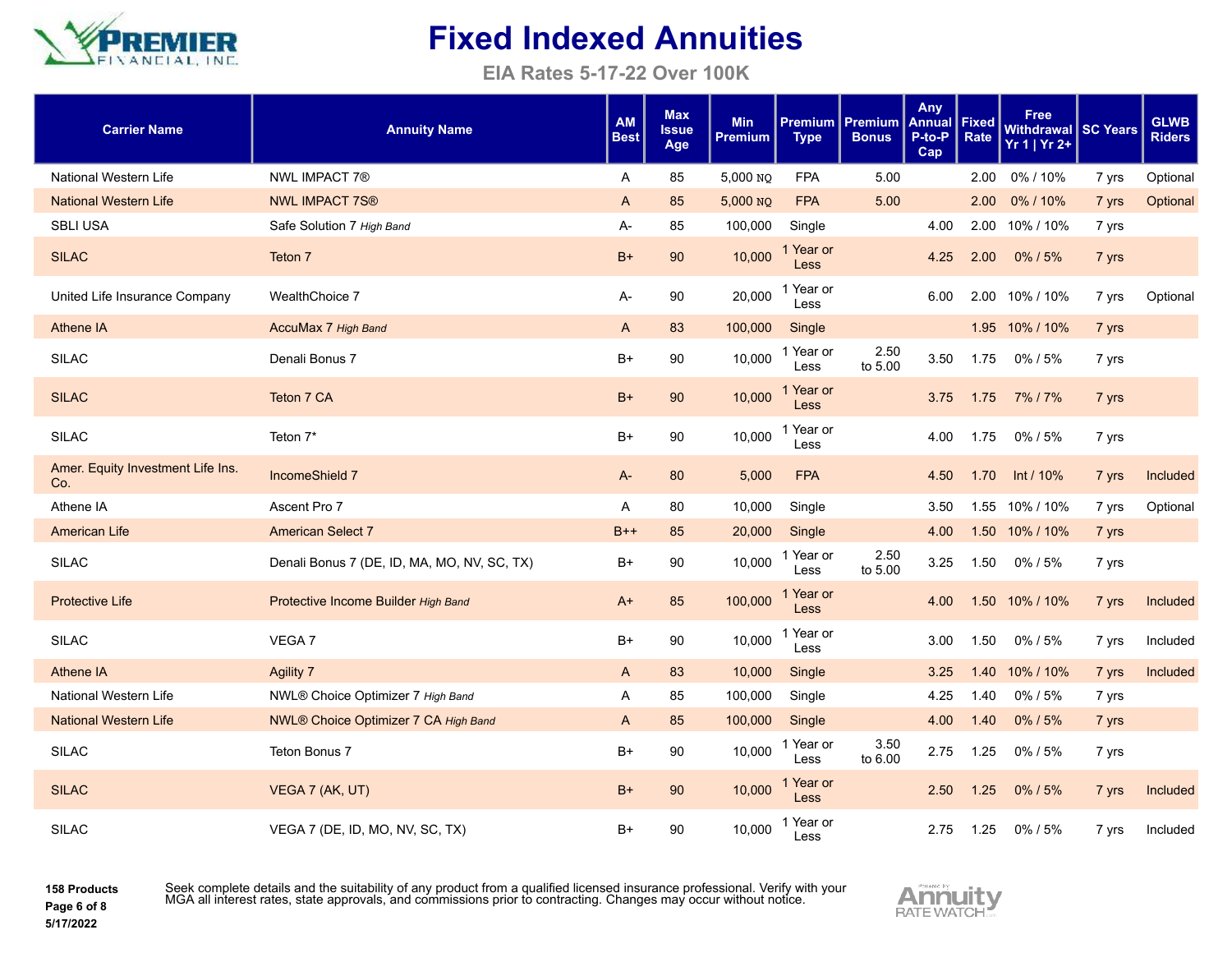

**EIA Rates 5-17-22 Over 100K**

| <b>Carrier Name</b>                      | <b>Annuity Name</b>                              | <b>AM</b><br><b>Best</b> | <b>Max</b><br><b>Issue</b><br>Age | <b>Min</b><br>Premium | <b>Premium</b><br><b>Type</b> | Premium<br><b>Bonus</b> | Any<br>Annual<br>P-to-P<br>Cap | <b>Fixed</b><br>Rate | <b>Free</b><br>Withdrawal SC Years<br>$Yr 1   Yr 2+$ |       | <b>GLWB</b><br><b>Riders</b> |
|------------------------------------------|--------------------------------------------------|--------------------------|-----------------------------------|-----------------------|-------------------------------|-------------------------|--------------------------------|----------------------|------------------------------------------------------|-------|------------------------------|
| <b>SILAC</b>                             | <b>VEGA Bonus 7</b>                              | $B+$                     | 90                                | 10,000                | 1 Year or<br><b>Less</b>      |                         | 2.50                           | 1.25                 | $0\%$ / 5%                                           | 7 yrs | Included                     |
| American Life                            | American Select 7 Bonus                          | $B++$                    | 85                                | 20,000                | Single                        | 5.00<br>to 7.00         | 3.00                           | 1.15                 | 0%/5%                                                | 7 yrs |                              |
| <b>American Life</b>                     | <b>American Select 7 Bonus Plus</b>              | $B++$                    | 85                                | 20,000                | Single                        | 9.00<br>to 11.00        | 3.00                           | 1.15                 | 0% / 10%                                             | 7 yrs |                              |
| <b>SILAC</b>                             | Teton Bonus 7 CA                                 | B+                       | 90                                | 10,000                | 1 Year or<br>Less             | 3.50<br>to 6.00         | 2.50                           | 1.00                 | 7%/7%                                                | 7 yrs |                              |
| <b>SILAC</b>                             | Teton Bonus 7*                                   | $B+$                     | 90                                | 10,000                | 1 Year or<br>Less             | 3.50<br>to 6.00         | 2.50                           | 1.00                 | $0\%$ / 5%                                           | 7 yrs |                              |
| <b>SILAC</b>                             | VEGA Bonus 7 (AK, UT)                            | B+                       | 90                                | 10,000                | 1 Year or<br>Less             |                         | 2.25                           | 1.00                 | 0%/5%                                                | 7 yrs | Included                     |
| <b>SILAC</b>                             | VEGA Bonus 7 (DE, ID, MO, NV SC, TX)             | B+                       | 90                                | 10,000                | 1 Year or<br>Less             |                         | 2.25                           | 1.00                 | $0\%$ / 5%                                           | 7 yrs | Included                     |
|                                          | 5-Year Surrender Period                          |                          |                                   |                       |                               |                         |                                |                      |                                                      |       |                              |
| <b>Lincoln Financial Group</b>           | Lincoln OptiBlend 5 High Band                    | A+                       | 85                                | 100,000               | <b>FPA</b>                    |                         | 7.00                           | 3.50                 | 10% / 10%                                            | 5 yrs |                              |
| <b>Integrity Life Insurance Company</b>  | Integrity Indextra 5                             | $A+$                     | 85                                | 15,000                | Single                        |                         | 6.00                           | 3.15                 | 10% / 10%                                            | 5 yrs | Optional                     |
| Delaware Life                            | Growth Pathway 5 High Band                       | $A -$                    | 80                                | 100,000               | <b>FPA</b>                    |                         | 7.25                           |                      | 3.00 10% / 10%                                       | 5 yrs |                              |
| Great American Life Ins. Co.             | American Landmark 5 High Band                    | $A+$                     | 89                                | 100,000               | Year or<br><b>Less</b>        |                         | 7.25                           | 2.75                 | 10% / 10%                                            | 5 yrs |                              |
| Sentinel Security Life Ins. Co.          | Personal Choice Plus+ (86-90) *FEE*              | $B++$                    | 90                                | 5,000                 | Single                        |                         | 4.10                           | 2.70                 | 0%/0%                                                | 5 yrs |                              |
| Sentinel Security Life Ins. Co.          | Personal Choice Plus+ *FEE FOR WAIVERS*          | $B++$                    | 85                                | 5,000                 | Single                        |                         | 4.10                           | 2.70                 | 0%/0%                                                | 5 yrs |                              |
| Global Atlantic Financial Group          | Choice Accumulation II 5 High Band               | A                        | 85                                | 100,000               | Single                        |                         | 7.00                           |                      | 2.65 10% / 10%                                       | 5 yrs |                              |
| Sentinel Security Life Ins. Co.          | Personal Choice Plus+ (CA, FL) *FEE FOR WAIVERS* | $B++$                    | 90                                | 5,000                 | Single                        |                         | 4.10                           | 2.60                 | 0%/0%                                                | 5 yrs |                              |
| Athene IA                                | Athene Accumulator 5 High Band                   | A                        | 85                                | 100,000               | Single                        |                         | 6.50                           |                      | 2.50 10% / 10%                                       | 5 yrs |                              |
| Nationwide Life Insurance Co.            | Nationwide Peak 5 MVA High Band                  | A+                       | 100                               | 100,000               | Single                        |                         | 10.00                          |                      | 2.50 10% / 10%                                       | 5 yrs |                              |
| Athene IA                                | Athene Protector 5 *ROP for FEE*                 | Α                        | 85                                | 10,000                | Single                        |                         | 6.00                           | 2.40                 | 10% / 10%                                            | 5 yrs |                              |
| Athene IA                                | AccuMax 5 High Band                              | $\mathsf{A}$             | 83                                | 100,000               | Single                        |                         |                                |                      | 2.30 10% / 10%                                       | 5 yrs |                              |
| Nationwide Life Insurance Co.            | Nationwide Peak 5 High Band                      | A+                       | 100                               | 100,000               | Single                        |                         | 9.50                           | 2.25                 | 10% / 10%                                            | 5 yrs |                              |
| American General Life Ins. Co.           | Power 5 Protector High Band                      | A                        | 85                                | 100,000               | Single                        |                         | 6.50                           | 2.25                 | 0%/10%                                               | 5 yrs |                              |
| Amer. Equity Investment Life Ins.<br>Co. | AssetShield 5                                    | А-                       | 85                                | 5,000                 | <b>FPA</b>                    |                         | 3.50                           | 2.05                 | Int / 10%                                            | 5 yrs |                              |

**158 Products Page 7 of 8**

Seek complete details and the suitability of any product from a qualified licensed insurance professional. Verify with your<br>MGA all interest rates, state approvals, and commissions prior to contracting. Changes may occur w



**5/17/2022**